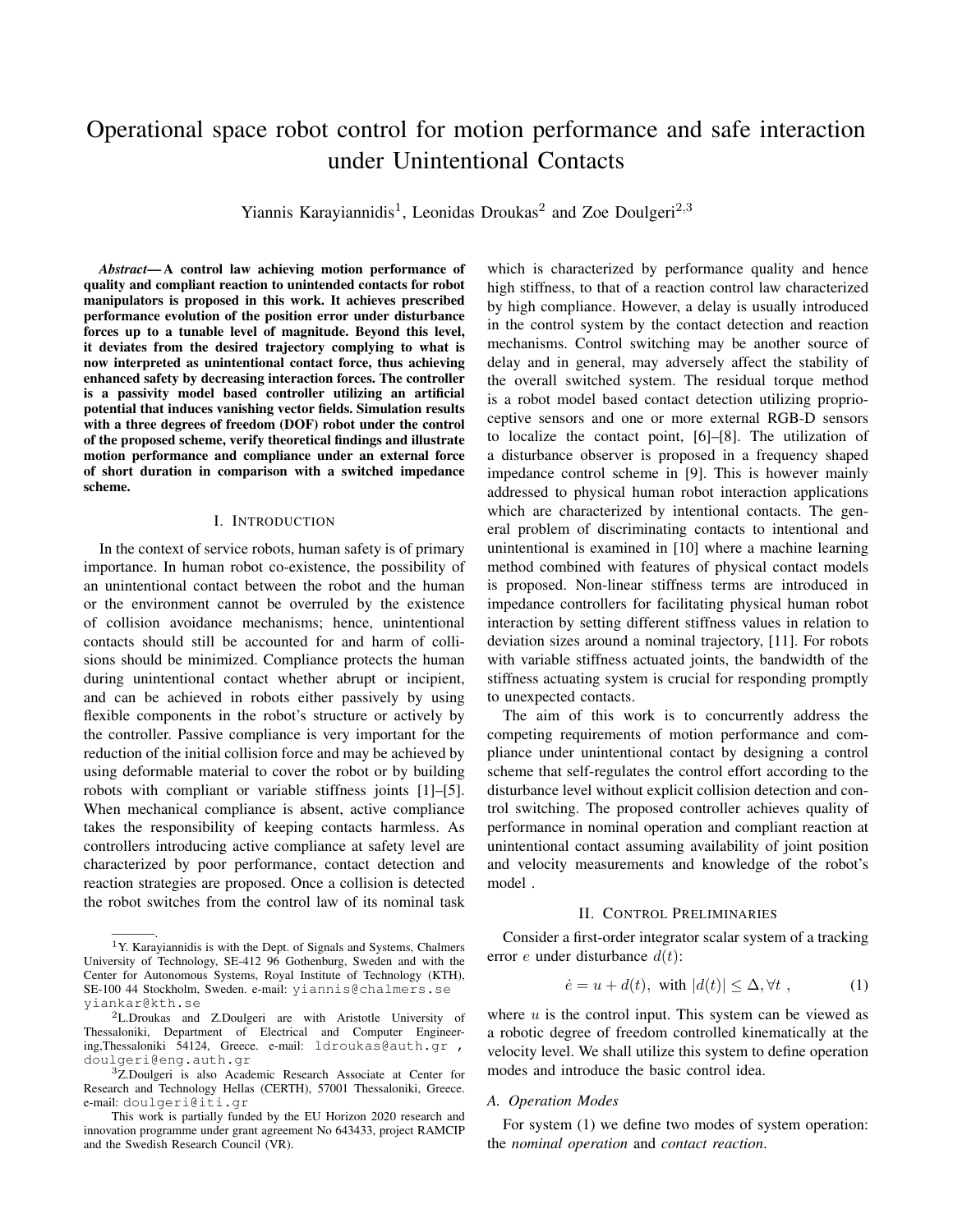

Fig. 1: Nominal operation and contact reaction mode.

The system in its nominal operation is desired to follow a position trajectory with quality of performance and in case of unintentional contact, it is desired to react compliantly without the use of any contact detection or control switching mechanisms. In the latter case, we say the system is in contact reaction mode of operation. To rigorously define the two modes of operation we make use of the prescribed performance concept utilized for designing robot motion controllers guaranteeing prescribed performance for the output error [12], [13]. More specifically, the system is in its nominal operation mode when motion performance in the sense of (2) is satisfied; that is, if the tracking error  $e(t)$ evolves strictly within a predefined region that is bounded by a decaying function of time constructed by the designer:

$$
-\rho(t) < e(t) < \rho(t) \quad \forall t \ge 0 \tag{2}
$$

where  $\rho(t)$  is a bounded, smooth, strictly positive and decreasing function satisfying  $\lim_{t\to\infty} \rho(t) = \rho_\infty > 0$  called performance function. A candidate performance function is the exponential

$$
\rho(t) = (\rho_0 - \rho_\infty) \exp(-lt) + \rho_\infty \tag{3}
$$

with  $\rho_0$ ,  $\rho_\infty$ , *l* strictly positive constants expressing nominal performance specifications. Constant  $\rho_0 = \rho(0) > e(0)$ while constant  $\rho_{\infty}$  represents the maximum allowable size of the output error *e* (*t*) at steady state. Furthermore, constant *l* is related to the decreasing rate of  $\rho(t)$  introducing a lower bound on the required speed of convergence of *e* (*t*).

Furthermore, consider the modulated error  $x = e^{i(t)}(t)$  $\frac{e(t)}{\rho(t)}$  and define the system in its nominal performance operation if  $|x(t)| < 1$ . The system is operating in the contact reaction mode when (2) is not satisfied or when  $|x(t)| \geq 1$ , i.e. when the output error evolves on and outside the performance bounds (Fig. 1). Let us denote with *D* the region of nominal performance operation, i.e.  $D \triangleq (-1, 1)$  while  $D^c = \Re \setminus D$ is the complement set of *D*.

Prescribed performance controllers do not allow the output error to escape the performance region guaranteeing prescribed performance and robustness to any external disturbance by utilizing a transformed error which is approaching infinity at the performance boundaries and is not defined outside the performance region. The control effort generated by a prescribed performance controller is increasing as the error approaches the boundary under the effect of a disturbance. The considerable stiffness induced by the prescribed performance control action may be undesired or even dangerous, if humans share the robot's workspace. Moreover, in practice, the output error may be forced outside the performance region due to the inability of the physical actuator to provide the demanded control effort or by not employing sufficiently high sampling rates. In such instances the control signal is not well defined and a prescribed performance controller may become potentially unsafe. In contrast to prescribed performance controllers, we propose controllers that allow the system solution to escape the nominal performance region under unintentional contacts.

### *B. Artificial potentials that induce vanishing vector fields*

We proceed by defining a transformation  $T(x)$  that is strictly increasing in  $x$  for  $x \in D$  and saturated on and beyond the prescribed performance boundaries, i.e. for  $x \in$ *D<sup>c</sup>* . Moreover, the transformation is concave in the first quadrant and convex in the third.

$$
T: (-\infty, -1) \to -1, \quad \text{for } x(t) \le -1 ,T: [-1, 1] \to [-1, 1], \quad \text{for } -1 \le x(t) \le 1 , \qquad (4) T: (1, \infty) \to 1, \qquad \text{for } x(t) \ge 1 ,
$$

satisfying the following properties:

$$
T(0) = 0,
$$
  
\n
$$
\frac{\partial T}{\partial x} > 0, \quad \forall x \in D,
$$
  
\n
$$
\frac{\partial^2 T}{\partial x^2} < 0, \quad \forall x : 0 < x < 1,
$$
  
\n
$$
\frac{\partial^2 T}{\partial x^2} > 0, \quad \forall x : -1 < x < 0.
$$
\n(5)

This transformation defines a smooth, nondecreasing, nonlinear, surjective mapping of the modulated error domain. The artificial potential induced by such transformations:

$$
\mathcal{V}(x) = T^2(x) : \Re \to [0, 1] \tag{6}
$$

is continuously differentiable, positive definite, i.e.  $V(x)$ 0 for  $x \in \Re -\{0\}$ , but it is not radially unbounded since regions  $V(x) \leq \beta$  are only closed for values of  $\beta < 1$ . Such potentials may allow a solution to escape the nominal performance region as opposed to the potentials induced by the transformations utilized in the prescribed performance controllers. A candidate transformation function is given in (7) with respective potential (8); it is illustrated in Fig. 2 and its potential is depicted in Figure 3. A fifth order polynomial could be an alternative transformation with higher degree of smoothness.

$$
T(x)=\begin{cases}\n\sin\left(\frac{\pi}{2}x\right) & \text{for } -1 \leq x(t) \leq 1 \\
1 & \text{for } x(t) > 1 \\
-1 & \text{for } x(t) < -1\n\end{cases} (7)
$$

$$
\mathcal{V}(x) = \begin{cases} \frac{1}{2}(1 - \cos(\pi x)) & \text{for } x \in D \\ 1 & \text{for } x \notin D \end{cases} . \tag{8}
$$

Let us further define the gradient of this potential field  $\frac{1}{2}\nabla\mathcal{V}(x)$ :

$$
h(x) \triangleq \frac{\partial T}{\partial x}T(x) . \tag{9}
$$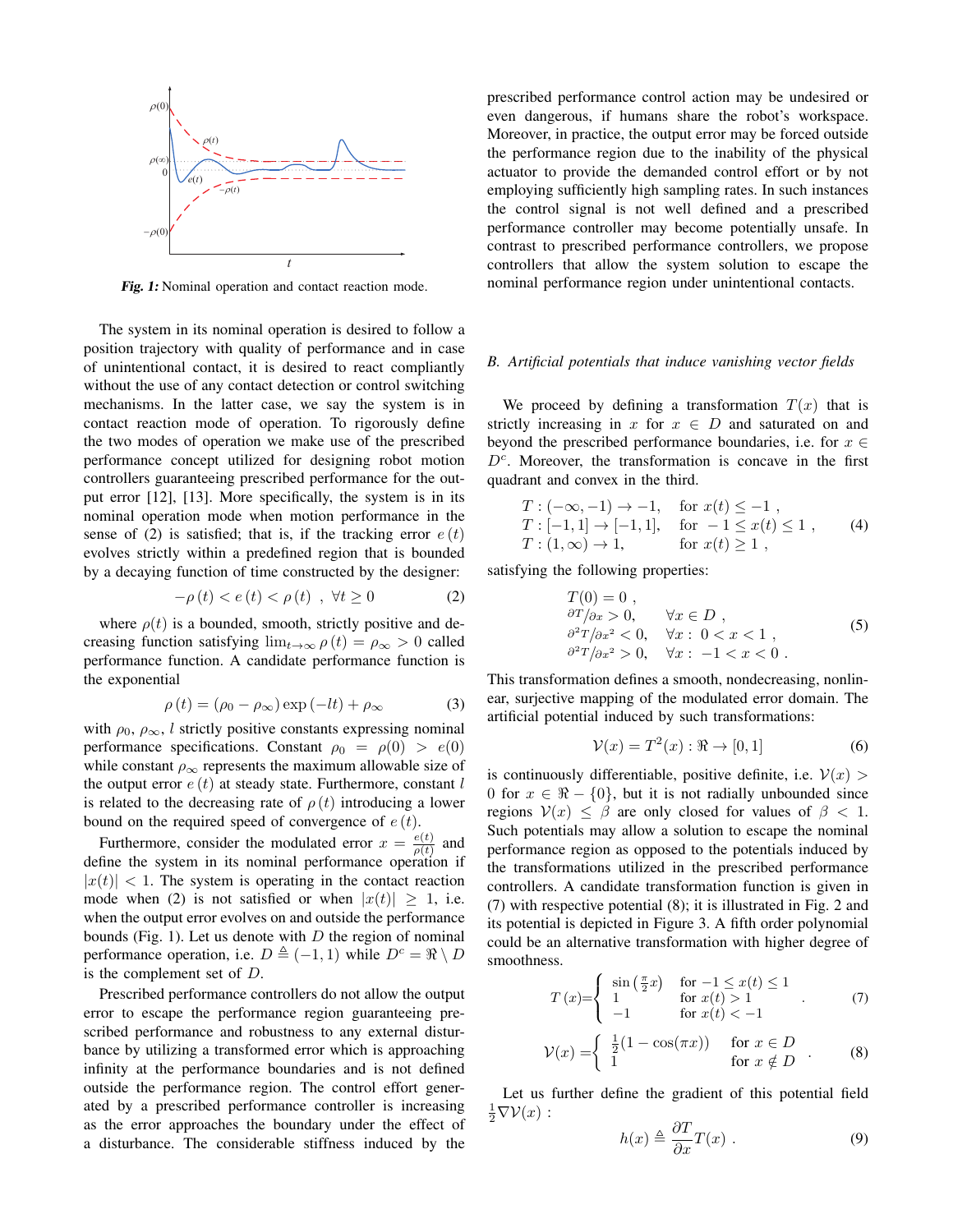

Fig. 2: A sinus based transformation function



**Fig. 3:** The potential function  $V(x)$  (8), the invariant set (23) and the control term  $|h(x)|$  (13)

Notice that  $h(x)$  satisfies the following properties:

$$
h(x) = 0 \text{ for } x \in D^c , \qquad (10)
$$

$$
0 \le xh(x) \le c_h x^2 , \qquad (11)
$$

$$
|h(x)| \le h_M . \tag{12}
$$

Potential  $V(x)$  is not typical in control design being unsuitable for global asymptotic stabilization and robustness analysis but allows the vanishing of the induced vector field without switching. For the transformation function (7):

$$
h(x) = \begin{cases} \frac{\pi}{4} \sin(\pi x), & \text{for } x \in D \\ 0, & \text{for } x \notin D \end{cases} . \tag{13}
$$

Function  $h(x)$  lies in the first and third quadrant satisfying (11); its absolute value is shown in Fig. 3 yielding  $h_M = \frac{\pi}{4}$ .

#### *C. Basic control signal*

Using  $h(x)$  (9) we can design a simple control input  $u$  for (1) as follows:

$$
u = -[\alpha(t) + k_s]e - kh(x) \tag{14}
$$

where  $k_s$ ,  $k$  are positive control constants and  $\alpha(t) \triangleq \frac{-\dot{\rho}(t)}{\rho(t)}$ is non-negative and bounded; for the exponential performance function,  $\alpha(t)$  is, further, strictly decreasing with  $0 < \alpha(t) \leq \alpha(0) < l$ ,  $\lim_{t \to \infty} \alpha(t) = 0$ .

Substituting control input (14) to the system (1) yields:

$$
\dot{e} = -[\alpha(t) + k_s] e - kh(x) + d(t) \tag{15}
$$

and taking into account that  $\dot{x} = \frac{\dot{e} + \alpha(t)e}{\rho(t)}$  we get the closed

loop system expressed with respect to the modulated error:

$$
\dot{x} = \frac{1}{\rho(t)} \left[ -kh(x) + d(t) \right] - k_s x \ . \tag{16}
$$

For the unforced non-autonomous system (16), i.e.  $d(t)$  = 0, it is easy to establish that the origin  $x = 0$  is a uniformly asymptotically stable equilibrium in  $D \bigoplus D^c$ . In case the error is forced outside the nominal performance region (2) by a significant contact force owing to a collision, the control term involving  $h(x)$  vanishes due to property (10) while the remaining terms can be viewed as a proportional control action. The unforced closed loop system (16) becomes  $\dot{x} =$  $-k_s x$ ; hence *x* is drawn to  $\pm 1$  with a time constant  $1/k_s$ that is, the error *e* is reaching the boundary of the prescribed performance region  $\pm \rho(t)$ . Given that no disturbance is acting at the system, *x* will return to the nominal operation mode ( $|x| < 1$ ); hence *e* will cross the boundary converging uniformly and asymptotically to  $e = 0$  ( $x = 0$ ).

In the presence of a bounded input  $d(t)$ , the following theorem establishes the range of disturbances guaranteeing system operation in nominal mode:

*Theorem 1:* Consider a bounded disturbance input  $|d(t)| < \Delta$  for the nonlinear system (16) such that:

$$
\Delta \le h_M k,\tag{17}
$$

Then, there exists an invariant set  $D_0 \subset D$  for the system state  $x$ ; that is, initializing within  $D_0$  guarantees a nominal performance error evolution in the sense of (2).

**Proof:** Using (6) for (16) the following can be satisfied in *D*:  $\alpha_1(|x|) \leq \nu(x) \leq \alpha_2(|x|)$  where  $\alpha_1, \alpha_2$  are class  $\mathcal K$ functions, and

$$
\dot{\mathcal{V}}(x) = -\frac{2k}{\rho(t)}h^2(x) + \frac{2h(x)d(t)}{\rho(t)} - k_s \frac{\partial \mathcal{V}(x)}{\partial x}x ,\qquad (18)
$$

$$
\dot{\mathcal{V}}(x) \le \frac{1}{\rho(t)} \left[ -k|h(x)|^2 + \frac{|d(t)|^2}{k} \right] - k_s \frac{\partial \mathcal{V}(x)}{\partial x} x \;, \tag{19}
$$

which implies that:

$$
\dot{\mathcal{V}}(x) \le -k_s \frac{\partial \mathcal{V}(x)}{\partial x} x, \text{ for } |h(x)| \ge \frac{\Delta}{k} . \tag{20}
$$

Utilizing [14, Th. 4.18] we conclude the uniformly ultimate boundedness of the system state. In particular, we simplify the analysis by considering odd  $h(x)$  functions although the analysis can be easily extended for the case of non-symmetric functions. If  $h(x)$  is odd then,  $|h(x)| = h(|x|)$  and it is now easier to calculate the domain of *x* wherein  $h(|x|) \geq \frac{\Delta}{k}$ . The equation  $h(|x|) = \frac{\Delta}{k}$  can be solved with respect to  $|\mathbf{x}|$ if  $\Delta \neq 0$  and (17) holds; the solution *ς*<sub>1</sub>, *ς*<sub>2</sub> satisfy 0 < *ς*<sub>1</sub> <  $\varsigma_2$  < 1 as shown in Fig. 3. We can then write

$$
\dot{\mathcal{V}}(x) \le -k_s \frac{\partial \mathcal{V}(x)}{\partial x} x, \quad \text{for} \quad \varsigma_1 \le |x| \le \varsigma_2 \ . \tag{21}
$$

Hence defining

$$
D_0 \triangleq \{x \in D : |x| \le \varsigma_2\},\tag{22}
$$

if  $x(0) \in D_0$  then  $x(t) \in D_0 \subset D$ ,  $\forall t \in R^+$  which implies that  $D_0$  is invariant and the system remains in nominal performance operation.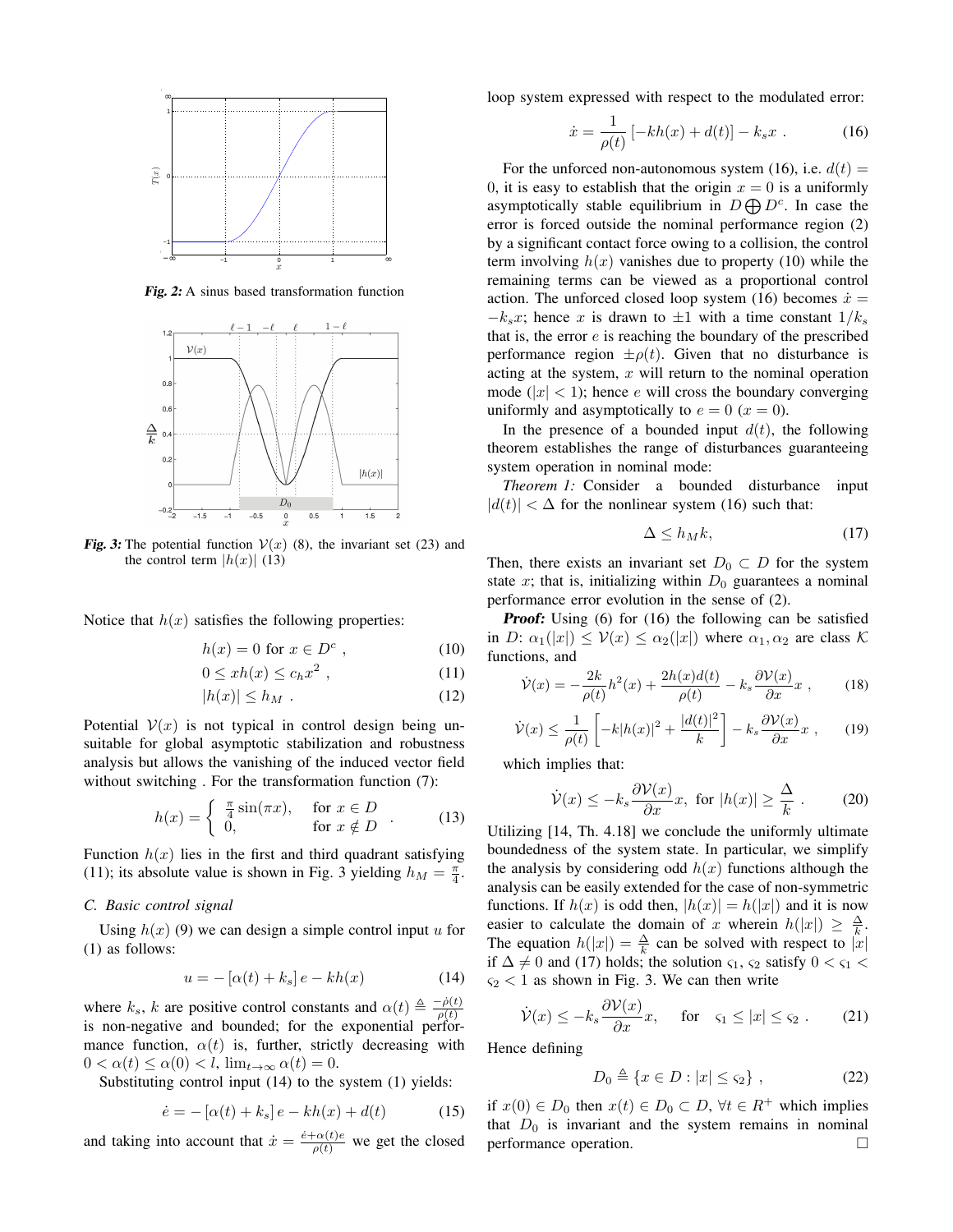For the specific case of the candidate transformation function (7), the invariant set  $D_0$  illustrated in Fig. 3 exists if  $\Delta \leq \frac{\pi k}{4}$  according to condition (17) and is given by:

$$
D_0 = \{x \in D : |x| \le 1 - \ell\}
$$
 (23)

with

$$
\ell = \frac{1}{\pi} \arcsin\left(\frac{4\Delta}{\pi k}\right) \,. \tag{24}
$$

*Remark 1:* The maximum disturbance allowing a nominal performance operation mode (17) can be regulated by the control design constant *k*. Moreover, for nominal performance operation, constant  $\rho_0$  of the performance function should be selected such that  $(22)$  is satisfied at  $t = 0$ , i.e.,  $\rho_0 \geq \frac{e(0)}{c_2}$  $\frac{(0)}{s_2}$ .

*Remark 2:* When the system operates in the contact reaction mode the closed loop system  $\dot{e} = -[\alpha(t) + k_s]e + d(t)$ or  $\dot{x} = -k_s x + \frac{d(t)}{a(t)}$  $\frac{a(t)}{p(t)}$  is ISS (input-to-state stable) for the disturbance input  $d(t)$  since  $\alpha(t) + k_s \geq k_s > 0$ . If  $t_e$  is the time instant the disturbance vanishes, the system will return to the nominal operation in  $\frac{\ln x(t_e)}{k_s}$  s.

Since our objective is a robot control design which complies with large disturbances, there is no need of choosing high values for *k<sup>s</sup>* in order to shrink the ultimate bound of the system given by  $\frac{d(t)}{k_s}$  (since  $\lim_{t\to\infty} \alpha(t) = 0$ ).

## III. THE PROPOSED ROBOT CONTROLLER

Consider a *n* DOF robotic manipulator with  $q \in \mathbb{R}^n$ denoting its joint position vector and  $p_e \in \mathbb{R}^3$ ,  $R_e \in SO(3)$ describing the position and the orientation of the end-effector with respect to the inertial frame respectively. Furthermore, consider a set of generalized coordinates  $p = [p_e^T \quad \phi_e^T]^T$ where *ϕ<sup>e</sup>* are orientation parameters e.g Euler angles. Notice that  $\dot{p} = J_A(q)\dot{q}$  with  $J_A(q)$  being the analytical Jacobian while the robot Jacobian  $J(q)$  maps joint velocities to the end-effector generalized velocity  $v = J(q)\dot{q}$  with  $v \triangleq$  $[\dot{p}_e \ \omega_e]^T \in \Re^6$ . Under the assumption of a non-redundant manipulator operating in a region in which *J<sup>A</sup>* is nonsingular, the robot dynamic model can be represented with respect to *p* in the operational space as follows:

$$
M_p(p)\ddot{p} + C_p(p,\dot{p})\dot{p} + G_p(q) + W(p)F_c = u_p ,\qquad (25)
$$

where  $F_c$  is a bounded disturbance typically arising by unforseen contacts of the arm with a human or the environment (in general,  $F_c \in \Re^6$ ) and

$$
M_p(p) = \left[ J_A(q) H^{-1}(q) J_A^T(q) \right]^{-1}, \tag{26}
$$

$$
C_p(p,p)\dot{p} = J_A^{-T}(q)C(q,\dot{q})\dot{q} - M_p(p)\dot{J}_A(q)\dot{q} \tag{27}
$$

$$
G_p(p) = J_A^{-T}(q)G(q),\tag{28}
$$

$$
W(p) = J_A^{-T}(q)J^T(q),
$$
\n(29)

$$
u_p = J_A^{-T}(q)u.
$$
\n(30)

with  $H(q)$  being the positive definite robot inertia matrix,  $C(q, \dot{q})\dot{q}$  the Coriolis and centripetal force and  $G(q)$  the gravity force vector.

For simplicity and without loss of generality we proceed by considering the non-redundant position tracking problem; in such a case  $W(p) = I_3$  where  $I_3$  is the unit matrix with dimension 3. Our objective is to design a state feedback control law, in order to force the robot's end-effector position  $p_e(t)$  to track a given desired trajectory  $p_d(t)$  with prescribed performance under its nominal operation mode in the sense of confining the evolution of each position error coordinate  $e_i = p_{ei}(t) - p_{di}(t)$  within a predefined region that is bounded by  $\pm \rho_i(t)$  under small disturbances  $F_c \in \mathbb{R}^3$  and to enable a smooth compliant reaction outside the performance region when the contact force magnitude exceeds an allowed level, returning to the nominal mode after the disturbance vanishes.

*Theorem 2:* Consider the model of a robotic manipulator (25) in the operational space, the desired position trajectory  $p_d(t) \in \Re^3$  and performance functions  $\rho_i(t)$  *i* = 1, ..., 3 as defined in (3) that incorporate the desired performance bounds of the position tracking error elements  $e_i(t)$  in the nominal operation mode as well as transformations  $T_i(x_i)$  as in (7) for the modulated error elements  $x_i = \frac{e_i}{\rho_i}$ . Moreover, define the intermediate control signal  $\dot{p}_r \in \Re^3$  with elements:

$$
\dot{p}_{ri} = \dot{p}_{di} - [\alpha_i(t) + k_{si}]e_i(t) - k_i h_i(x_i) , \qquad (31)
$$

where  $k_i$ ,  $k_{si}$  are positive control constants,  $h_i(x_i)$  is defined as in (9) and  $\alpha_i(t) = \frac{-\dot{\rho}_i(t)}{\rho_i(t)}$ . Assuming a robot motion away from singular positions, the passivity model-based control law:

$$
u_p = -K_v s + M_p(p)\ddot{p}_r + C_p(p,\dot{p})\dot{p}_r + G_p(p) ,\qquad (32)
$$

where  $s = \dot{p} - \dot{p}_r$  and  $K_v$  is a diagonal matrix of positive control parameters achieves prescribed performance (2) for the nominal operation and compliance under disturbances in contact reaction returning to nominal operation after the disturbance vanishes.

**Proof:** Substituting (32) in (25) we obtain the closed loop system:

$$
M_p(p)\dot{s} + (C_p(p,\dot{p}) + K_v)s + F_c = 0.
$$
 (33)

Consider now the positive definite radially unbounded function:

$$
\mathcal{L} = \frac{1}{2} s^T M_p(p) s \tag{34}
$$

which satisfies the following inequality

$$
\frac{\lambda_m}{2} \|s\|^2 \le \mathcal{L} \le \frac{\lambda_M}{2} \|s\|^2 \;, \tag{35}
$$

where  $\lambda_m$ ,  $\lambda_M$  are positive constants related to the robot's minimum and maximum eigenvalue of  $M_p(p)$ . Differentiating (34) with respect to time along the solutions of (33) and taking into account the skew symmetry of  $\dot{M}_p(p) - C_p(p, \dot{p})$ , we obtain:

$$
\dot{\mathcal{L}} = -s^T K_v s - s^T F_c(t) . \qquad (36)
$$

Let  $k_v$  be the minimum entry of  $K_v$ ; then,  $\dot{\mathcal{L}}$  can be upper bounded as follows:

$$
\dot{\mathcal{L}} \le -k_v \|s\|^2 + \|s\| \|\tau_d(t)\| \;, \tag{37}
$$

$$
\dot{\mathcal{L}} \le -\frac{1}{2}k_v \|s\|^2 - \frac{1}{2}k_v \|s\| \left( \|s\| - \frac{2\|F_c(t)\|}{k_v} \right) \,. \tag{38}
$$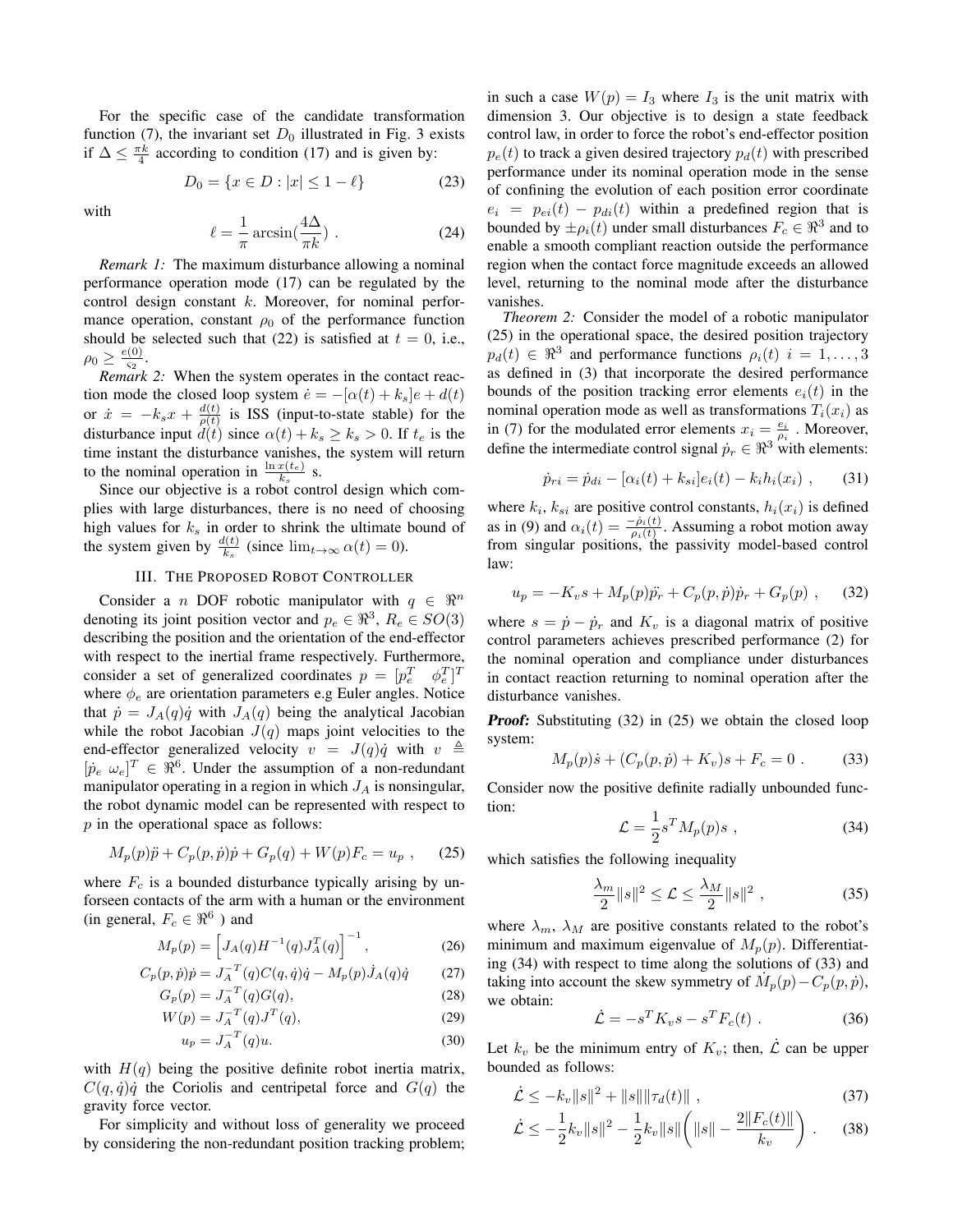Defining the region  $B = \{s \in \Re^3 : ||s|| \le \frac{2||F_c(t)||}{k_v}\}$  it is clear that:

$$
\dot{\mathcal{L}} \le -\frac{1}{2}k_v \|s\|^2, \quad \text{for } s \notin B \quad , \tag{39}
$$

which proves the uniform ultimately boundedness of *s*. In fact, using (35) and (39) it can be shown that

$$
||s|| \le \sqrt{\frac{\lambda_M}{\lambda_m}} ||s(0)||e^{-(\frac{kv}{2\lambda_M})t}, \quad \text{for } s \notin B \quad , \tag{40}
$$

$$
||s|| \le \sqrt{\frac{\lambda_M}{\lambda_m}} \frac{2||F_c(t)||}{k_v}, \quad \text{for } s \in B \quad , \tag{41}
$$

which can be combined in the following:

$$
||s|| \le \max \sqrt{\frac{\lambda_M}{\lambda_m}} \left( ||s(0)||e^{-(\frac{k_v}{2\lambda_M})t}, \frac{2||F_c(t)||}{k_v} \right) , \quad (42)
$$

demonstrating an input-to-state stability, [15], for the pair  $F_c(t)$ , *s* of (33).

Substituting (31) in the definition of *s* ( $s = \dot{p} - \dot{p}_r$ ), yields  $s = \dot{e} + (A(t) + K_s)e(t) + KH(x)$  where  $A(t)$ ,  $K_s$ ,  $K_s$ are diagonal matrices with entries  $\alpha_i(t)$  and  $k_{si}$ ,  $k_i > 0$ respectively and  $H(x)$  is a vector with elements  $h_i(x_i)$ . Given (42), *s* is bounded for a bounded disturbance  $F_c(t)$ and we can therefore obtain the following disturbed error system:

$$
\dot{e}(t) = -[A(t) + K_s]e(t) - KH(x) + s(t) . \tag{43}
$$

Each element of (43) is related to the error scalar system (15) having as disturbance input the *i*th element of *s*(*t*). Let us take the example of a contact force  $F_c$  and system (33) operating at the steady state, i.e.  $e^{-(\frac{k_v}{2\lambda_M})t} \approx 0$ . From (42) we observe that  $||s(t)|| \sim ||F_c||/k_v$  remains the main source of disturbance at the velocity control level. Following Theorem 1 for each element of (43) shows that the controller guarantees that the system, operating at steady state, stays in nominal performance operation for disturbances up to a tunable threshold (reflecting modeling errors), while escaping this mode for higher disturbances as are those arising from unintentional contacts. In this case the robot reaction is stable and compliant, returning to the nominal operation mode after the disturbance vanishes.

*Remark 3:* Notice that when the system operates in the contact reaction mode where  $h_i(x_i) = 0$  and  $\alpha_i(t) \approx 0$ (in the steady state region of the performance function), the reference velocity (31) becomes  $v_{ri} = \dot{p}_{di} - k_{si}e_i$  and the model-based controller (32) guarantees system stability.

*Remark 4:* A brief unexpected contact is so far assumed in the presentation of the proposed control law. However, if the contact persists contact forces will keep increasing even with low output stiffness since the reference position advances. In that case a post-contact strategy that abandons the desired trajectory is mandatory so that tracking errors cease to build up.

#### IV. SIMULATION RESULTS

We consider a 3 DOF spatial robotic manipulator with rotational joints, link lengths  $l_1 = 0$ ,  $l_2 = l_3 = 0.5$  m, link masses  $m_1 = m_2 = m_3 = 1$  Kg and inertias  $I_{x1} = I_{y1} = 0, I_{z1} = I_{x2} = I_{x3} = 4.15 \times 10^{-4}$  $I_{y2} = I_{z2} = 2.1 \times 10^{-2}$ ,  $I_{y3} = I_{z3} = 0.39 \times 10^{-2}$  Kg  $m^2$ . The robot is initially at rest at the position  $p_e(0)$  =  $[0.55 \ 0.55 \ 0.55]^T$ (m) and is desired to move to the target location  $p_{df} = [0.249 \ 0.249 \ 0.249]^T$ (m) for a duration of  $T = 3$  sec, following a fifth-order polynomial trajectory for each position coordinate:  $p_d(t) = p_{do} + (p_{df} - p_{do})(10(\frac{t}{T})^3 T_15(\frac{t}{T})^4 + 6(\frac{t}{T})^5$  where  $p_{do} = [0.549 \ 0.549 \ 0.549]$ <sup>T</sup>(m) is the desired trajectory's initial position resulting in an initial position error of  $e(0) = [0.001 \ 0.001 \ 0.001]^T(m)$ . The performance function is defined as in (3) and considered to be the same for all position errors  $e_i(t)$   $i = 1, 2, 3$ , with  $\rho_{i0} = 0.02$  set high enough to ensure initialization within the invariant set  $D_0$  for a range of disturbance magnitudes,  $\rho_{i\infty} = 10^{-3}$  corresponding to an accuracy of 1 mm and  $l_i = 20$  for a fast transient response. Control constants from (32), (31) are set to:  $K_v = 30I_3$ , with  $I_3$  being the identity matrix of dimension 3,  $k_{si} = 5$  and  $k_i = 0.4$ ,  $i = 1, 2, 3$ .

We initially consider a contact force  $F_c(t)$  applied to the robot's end-effector along the *x* Cartesian direction in the form of a smooth pulse simulated by the function:  $F_c(t) = \frac{F_E}{2}(\tanh(100(t - 0.95)) - \tanh(100(t - 1.05))$ N where  $\bar{F}_E$  is the pulse amplitude in order to evaluate the robot's reaction to a disturbance from the point of view of an apparent output stiffness  $(K_{\text{stiff}})$  via a series of simulations with contact forces of various amplitudes. The stiffness values are calculated by the ratio of the pulse amplitude  $F<sub>E</sub>$  to the maximum error displacement. Results from two simulation cases in nominal and contact reaction modes with  $F_E = 10$  N and  $F_E = 40$  respectively are shown in Fig 4, 5 depicting positions error responses and the respective contact force while Fig. 6 depicts the calculated stiffness for all tested cases. Notice that two distinct areas of stiffness values  $(K_{\text{stiff}})$  corresponding to the nominal performance and contact reaction modes (Fig. 6) are revealed. In the contact reaction mode the output stiffness is characterized by low values (focused subplot) enhancing human and robot safety as compared to the high stiffness values in the nominal performance operation ensuring robustness to model errors and small disturbances. With the specific gain selection it is clear that a nominal performance is achieved for disturbances up to approximately 12 N. This level can be regulated by changing the value of *k<sup>i</sup>* .



Fig. 4: Cartesian position error component responses in nominal performance mode.